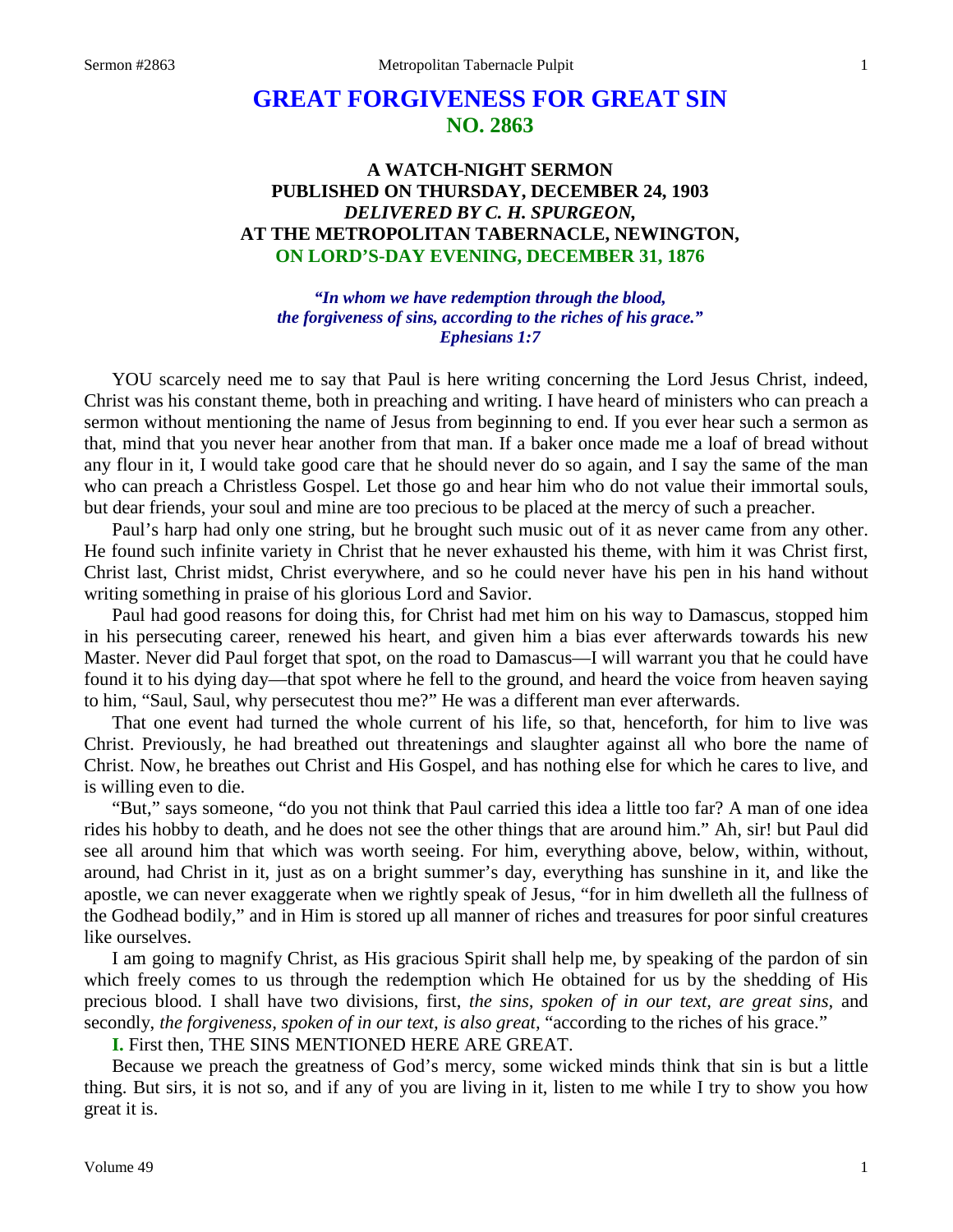For first, *see what sin has done to us all.* Our first parents lived in a garden of delights, and if they had not sinned, we would have been heirs to a happy life, free from sickness, sorrow, and death. But sin entered the garden of Eden, and withered every leaf, blighted every flower, and soon, Adam was driven out to till the ground that brought forth thorns and thistles in abundance. As for the woman, she and her daughters were condemned to bring forth children in pain and sorrow.

Now look at the result of sin all over the world—the poverty that springs from drunkenness, the disease that comes of debauchery, the pangs of conscience that follow all evil-doing, and when you have gazed at the misery now existing on this earth, think of the many graveyards and cemeteries with their myriads of tombs. The very dust which flies down our streets, was much of it once alive, as part of the body of one of our forefathers. This earth is, indeed, a huge charnel house. What was it that slew all these people, and dug all these graves? It was sin, for "sin, when it is finished, bringeth forth death." It is no small thing that has wrought all this mischief among mankind.

If any of you doubt the greatness of sin, let me remind you of *what has happened to those who have died in it.* This Bible, which is the revelation of God, tells us that sinners who die impenitent, are driven from the presence of God into the outer darkness where there will be weeping, and wailing, and gnashing of teeth forever. I cannot adequately depict that dread abode of lost souls, but there are already myriads there, without light, or hope, or joy, or comfort, waiting for the day of judgment, when their bodies shall rise, and body and soul shall stand before the judgment seat of Christ, and then will come upon them "the terror of the Lord."

If I had to describe the woes of the lost, the language I should have to use would be exceedingly strong, but where should I have to look for it? I should not go to Milton and the other poets, but I should have to gather similes most terrible from the lips of the gentle and loving Christ, for it is He who has told us most about these things. Because He loved men so dearly, He faithfully warned them of the wrath to come, and one proof that sin is no trifle is that the wrath to come is so terrible.

If any still doubt whether sin is a great thing, I ask them to remember *that it must be great because it takes such great grace to pardon it*. Our text teaches us that the forgiveness of sin is according to the riches of God's grace, as if, in order to get rid of sin, the infinite wealth of His great heart of love must be freely spent. God, who delights in mercy, had to lay out a mint of grace before sin could be pardoned, therefore, sin is no small thing.

But if you would really know how great a thing sin is, *remember what it cost Christ to be its Forgiver.* Go to Gethsemane, and see what it cost Christ to bear it there. The sin that covered Him with a bloody sweat was no trifle. Then follow Him to Pilate's hall, and hear the cruel thongs falling on His blessed shoulders, for it is with those stripes that you are healed, and it must be a dire disease that needs such sharp medicine.

See the soldiers take Him away, and nail Him to the cross, there He hangs, twixt heaven and earth, to die for guilty sinners, amid untold anguish which no human eye could see, and no mortal mind could understand. Yet there could never have been any forgiveness for sin if there had not been all these pangs on the part of the sinner's Substitute. Surely, sin must be a great thing to need such a great sacrifice to put it away.

While I am recalling these familiar truths, I hope somebody is saying, "Ah, sir, I know that my sins are great!" You need not go into particulars, for if nobody else's sin is great, mine is. Let us all look over the records of this year, and see whether it is not so with us. Get out your pocket book. Ah! you do not put down such things there, you try to forget them.

I have been told that in Naples, there used to be a pit for every day in the year, and each day they took the dead out of the city, and flung them into the pit for that day, so there were three hundred and sixty-five of these pits, which were opened year after year. In a similar style, you have buried your sins in these three hundred and sixty-five days.

Let us roll one of the big stones away, and look down. No, no, we could not bear to do so, for even one day's sin has such filthiness about it that we cry, if we are in our right senses, "Bury my dead out of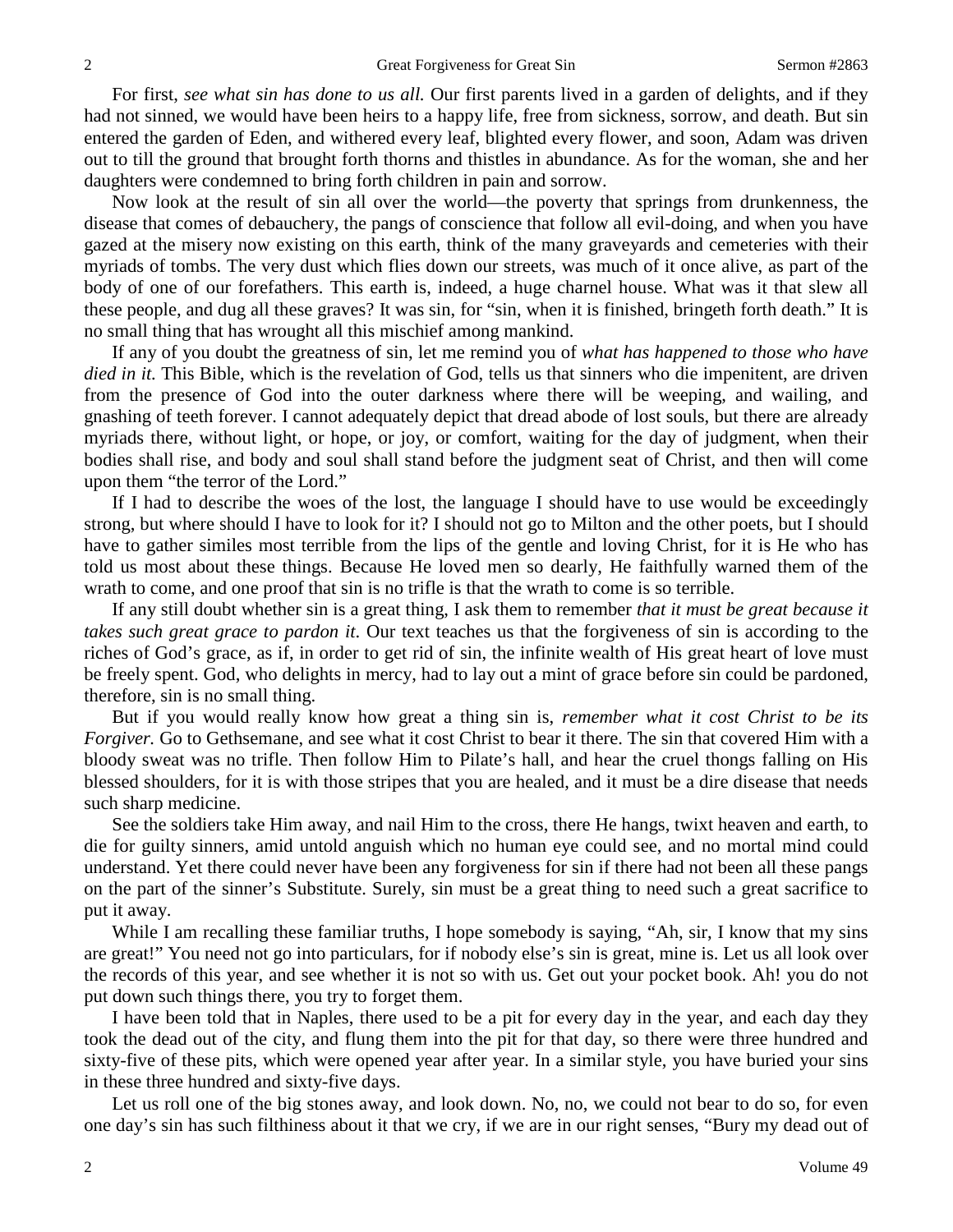my sight!" Think what your sins have been. Think of the idle words you have spoken, for every one of which you will have to give account. Think of the evil thoughts you have had—angry thoughts, proud thoughts, lustful thoughts—they are all sins—oh, what a terrible heap they make! Would any man here like to shoot out his sins on this platform?

I never can understand how a so-called "priest" can ask people to confess their sins to him. I would not make my ear into a common sewer for all the wealth in the world. What foulness there must be on the soul of him who has heard what others have done, and who knows what sin he has himself committed! Sin, when we see what it really is, whether in ourselves or in others, horrifies us.

But there is one thing I want you to remember, if there has been nothing done, or said, or thought by you, of which you can convict yourself, yet if you are not now loving God, if for another year you have been God's enemy, if for another year you have refused Christ, and have lived without prayer, and without repentance, and without seeking to be right with God, if for another year you have been indifferent to the claims of the Most High, and careless of His commands, if you have done nothing else but forget God, that one sin would be enough to cast you into hell forever. Remember David's words, "the wicked shall be turned into hell, and all the nations that forget God."

**II.** Now I turn to the much more joyful side of my subject, which is that THE FORGIVENESS OF SIN IS ALSO A GREAT THING.

Is there such a thing as forgiveness of sin? When Martin Luther was in great trouble because of his sin, he obtained much consolation from the remark of a brother monk, who, observing him so cast down, said to him, "Martin, canst thou say the Credo?" Martin, of course, answered, "Yes." "Then, dost thou not remember," said the monk, "that in the Credo it is written, 'I believe in the forgiveness of sins'?" Light seemed to break in upon Luther's darkness by that simple question, as I pray that it may break upon yours while I speak upon that blessed article of a true Christian's creed.

First, you may judge the greatness of the forgiveness *by the greatness of the sin which God forgives in a single moment.* I do not know your age, my dear friend, say, thirty, forty, fifty, sixty, seventy, eighty years—possibly, even ninety—but if you now believe in the Lord Jesus Christ, this very instant the whole mass of your sin will disappear forever.

I have heard of one, who had lent much money to a debtor, and who had received from him many bonds, and when he found the debtor sinking into hopeless bankruptcy, he sent for him, and after showing him the bonds, the amount of which he was unable to meet, even to the extent of a penny in the pound, the generous creditor said, "There is only one way in which we can settle all this debt," and gathering up all the bonds in his hand, he cast them into the fire.

"Now," said he, "I wish you a happy new year. Go your way, for you are out of debt to me." That was a noble thing for anyone to do, and I feel sure that the bond for a thousand pounds would burn as fast as a bond for fifty pounds. So the Lord takes all the bonds of our sin throughout our whole lifetime, and puts them into the blaze of His infinite mercy, and they all disappear, so that, if our sin be searched for, it cannot be found.

Next measure the greatness of the forgiveness *by the guilt of the sin forgiven.* I always feel that I must speak guardedly upon this point, but I will be as bold as I may. Sinner, if you trust in Christ, He will forgive you the blackest sin into which you have ever fallen. If (God grant that it may not be true!) the crime of murder should be on your conscience—if adultery and fornication should have blackened your very soul—if all the sins that men have ever committed, enormous and stupendous in their aggravation—should be rightly charged to your account, yet remember that "the blood of Jesus Christ his Son cleanseth us from all our sin," and "he that believeth in him is justified from all things," however black they may be.

I like the way Luther talks upon this subject, though he is sometimes rather too bold. He says, "Jesus Christ is not a sham savior for sham sinners, but He is a real Savior, who offers a real atonement for real sin—for gross crimes, for shameless offenses, for transgressions of every sort and every size."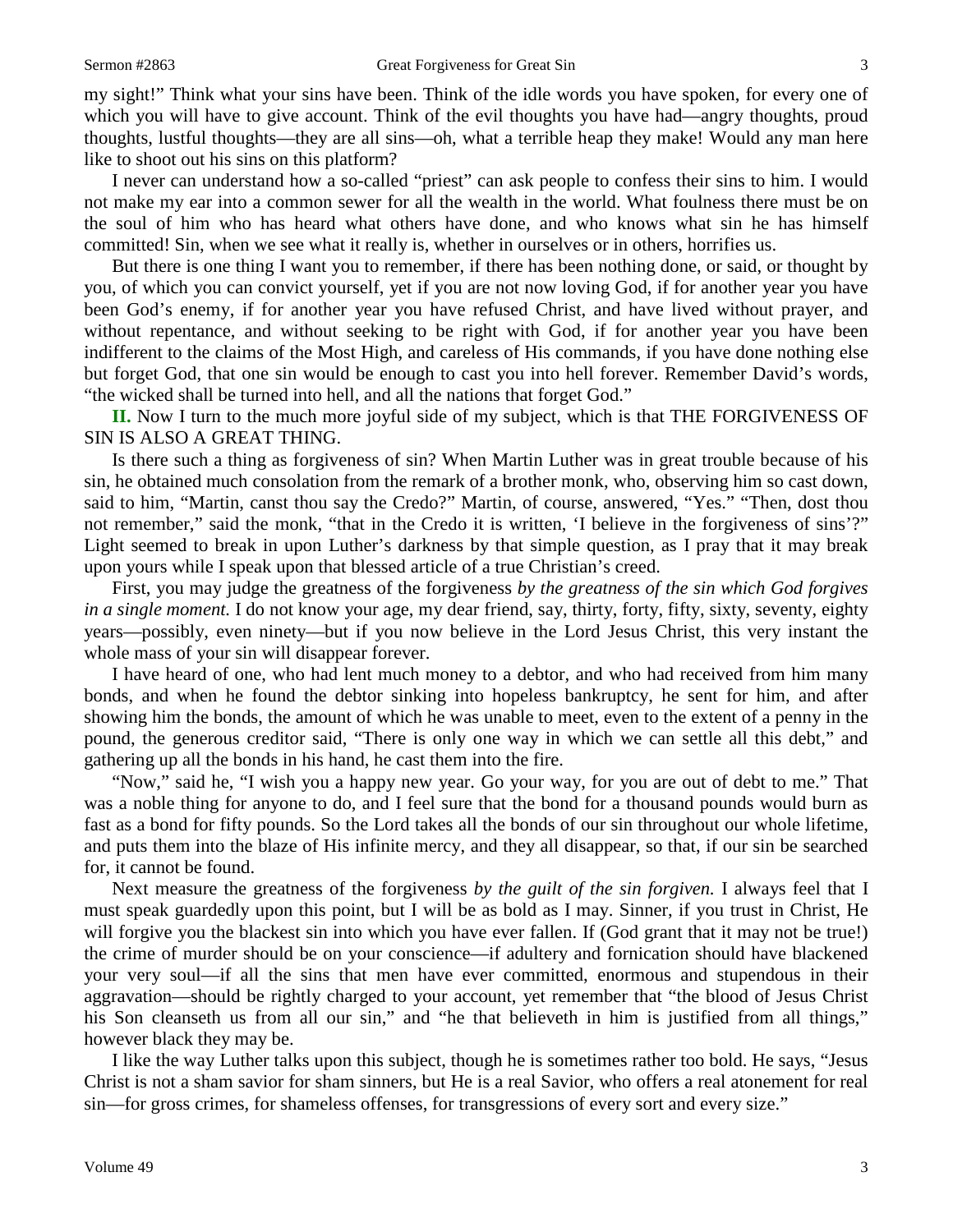And a far greater One than Luther has said, "Though your sins be as scarlet, they shall be as white as snow; though they be red like crimson, they shall be as wool." I have set the door of mercy open widely, have I not? There is no one here who will dare to say, "Mr. Spurgeon said that I was too guilty to be forgiven." I have said nothing of the kind. However great your guilt—though your sins, like the great mountains, tower above the clouds, the floods of divine mercy can roll over the tops of the highest mountains of iniquity, and drown them all. God give you grace to believe this, and to prove it true this very hour!

In the third place, the greatness of God's forgiveness may be judged *by the freeness of it.* When a poor sinner comes to Christ for pardon, Christ does not ask him to pay anything for it, or to do anything, or to be anything, or to feel anything, but He freely forgives him. I know what you think. "I shall have to go through a certain penance of heart, at any rate, if not of body. I shall have to weep so much, or pray so much, or do so much, or feel so much." That is not what the Gospel says, that is only your fancy. The Gospel is, "Believe on the Lord Jesus Christ, and thou shalt be saved." Trust Jesus Christ, and the free pardon of sin is at once given "without money and without price."

Another thing that indicates its greatness is *its immediateness.* God will forgive you at once, as soon as you trust Christ. There was a daughter, well beloved by her father, who, in an evil hour, left her home and came to London. Here, having no friends, she soon fell prey to wicked men, and became an utter wreck. A city missionary met with her, and spoke faithfully to her about her sin, and the Holy Spirit brought her to the Savior's feet. The missionary asked for her father's name and address, and at last she told him, but she said, "It is no use for you to write him. I have brought such dishonor on my family, that I am quite certain he would not reply to any letter."

They wrote to the father, and stated the cases, and the letter that came back bore on the envelope, in large text hand, the word, "Immediate." Inside, he wrote, "I have prayed every day that I might find my child, and am rejoiced to hear of her. Let her come home at once. I have freely forgiven her, and I long to clasp her to my bosom."

Now, soul, if you seek mercy, this is just what the Lord will do with you. He will send you mercy marked, "Immediate," and you shall have it at once. I recollect how I found mercy, in a moment, as I was told to look to Jesus, and I should be forgiven. I did look, and swift as a lightning flash, I received the pardon of sin in which I have rejoiced to this very hour, why should it not be the same with you—the blackest and worst sinner here—the most unfeeling and the least likely to repent? Lord, grant it, and You shall have the praise!

Again, the greatness of God's forgiveness may be measured *by the completeness of it.* When a man trusts Christ, and is forgiven, his sin is so entirely gone that it is as though it had never been. Your children bring home their copy-books without any blots in them, but if you look carefully, you can see where blots have been erased, but when the Lord Jesus Christ blots out the sins of His people, He leaves no marks of erasure, and the forgiven sinners are as much accepted before God as if they had never sinned.

Perhaps someone says, "You are putting the matter very strongly." I know I am, but not more strongly than the Word of God does. The prophet Micah, speaking to the Lord under the inspiration of the Holy Spirit, says, "Thou wilt cast all their sins into the depths of the sea." Not into the shallows, where they might be dredged up again, but into the great deeps, as in the middle of the Atlantic. Then Isaiah says to the Lord, "Thou hast cast all my sins behind thy back." Can you tell me where God's back is? God's face is everywhere, then where is His back, and where are His people's sins? Why, nowhere at all!

Daniel says that the work of the Messiah is to finish the transgression, and it *is* finished for all who believe in Him. Daniel also says that He is to make an end of sins, then there *is* an end of them for all who trust in Him. Then there is that glorious passage which cannot be quoted too often, "In those days, and in that time, saith the LORD, the iniquity of Israel shall be sought for, and there shall be none." What! all my sins gone? Yes, they are all gone if you believe in Jesus, for He cast them into His tomb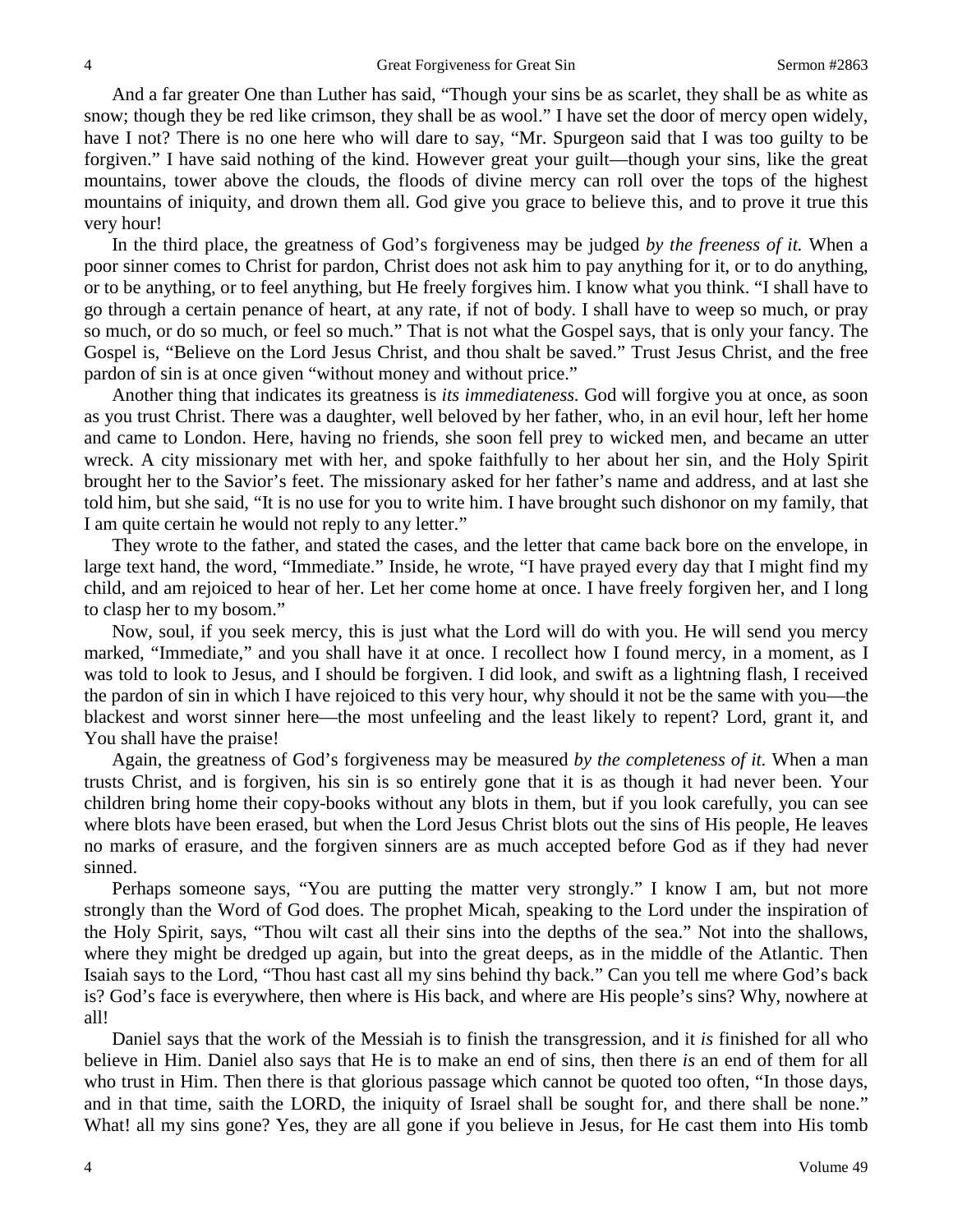where they are buried forever. This is enough to make you dance, like David did before the ark, for when God once pardons a man, He never condemns him again. It is not God's way to play fast and loose with people. If I am in Christ Jesus, the verdict of "No condemnation" must always be mine, for who can condemn the one for whom Christ has died? No one, for "whom he justified, them he also glorified."

If you have trusted your soul upon the atonement made by the blood of Christ, you are absolved, and you may go your way in peace, knowing that neither death nor hell shall ever divide you from Christ. You are His, and you shall be His forever and ever.

"Well," saith one, "that is a great thing, how is it to be obtained?" It is to be had for nothing, simply for the asking, simply by trusting Christ. If that be done, all is done, and all these blessings are yours, and yours forevermore.

Now I close by showing you how really God forgives sin. I am sure He does, for I have proved it in my own case, and I have heard of many more like myself. I have known the Lord to take a man full of sin and renew him, and in a moment to make him feel, and feel it truly too, "God loves me," and he has cried, "Abba, Father," and he has begun to pray, and has had answers to prayer, and God has manifested His infinite grace to him in a thousand ways. By and by, that man has been trusted by God with some service for Him, as Paul and others were put in trust with the Gospel, and as some of us also are. With some of us, the Lord has been very familiar and very kind, and has blessed us with all spiritual blessings in Christ Jesus.

Now I have done when I have just said that, as these things are true, then nobody ought to despair. Come, sister, smooth those wrinkles out of your forehead. You have been saying, "I shall never be saved," but you must not talk like that, for Christ's forgiveness of sin is "according to the riches of his grace." And brother, are you in trouble because you have sinned against God? As He is so ready to forgive, you ought to be sorry that you have grieved such a gracious God. As He is so ready to forgive, let us be ready to be forgiven, let us not leave this house, though the midnight hour is about to strike, until we have received this great redemption, this great forgiveness for great sin.

Perhaps someone says, "When I get home, I will ask God's forgiveness." Do not wait until you get home. Suppose that I had done some wrong to any of you, and that I sat next to you, I do not think that I should wait until we entered the new year before asking you to forgive me. Do so with God, say to Him, "Since Thou art so ready to forgive, I ask to be forgiven, I trust that I shall be forgiven, through Jesus Christ Thy Son."

It is a grand thing to begin the new year with a new heart and a new spirit. That would set all the bells of your soul ringing. The question is—Will you believe on the Son of God? In the name of Jesus Christ, who died upon the cross, I demand your faith in Him. He is no impostor, He is no pretender, He is worthy of your heart's trust, so believe in Him. I pray the Holy Spirit to work this faith in you, that you may be saved, and saved *now,* and receive at once the forgiveness of all your sins.

Thus have I preached the Gospel to you, if you reject it, it is at your peril. I draw a ring round you as the Roman ambassador drew one round the Eastern monarch, and said to him, "Step out of that ring, and it will mean war with Rome." So I draw a ring round the seat where you are sitting, and say to you, in the name of God, "You must not rise up from that seat until you have peace with God through faith in Jesus Christ, or else have taken upon yourself the responsibility of remaining an enemy of God, for I can say no more to you till the judgment day breaks, and I have to give account for preaching this sermon, and you have to give account for hearing it. I can say no more than this, there is pardon to be obtained by believing, Jesus Christ is fully worthy of your confidence, trust Him now, and you shall receive full and free forgiveness. The Lord help you to do so, for Jesus Christ's sake! Amen.

#### **HYMNS FROM "OUR OWN HYMN BOOK"—548, 562, 595**

#### **EXPOSITION BY C. H. SPURGEON**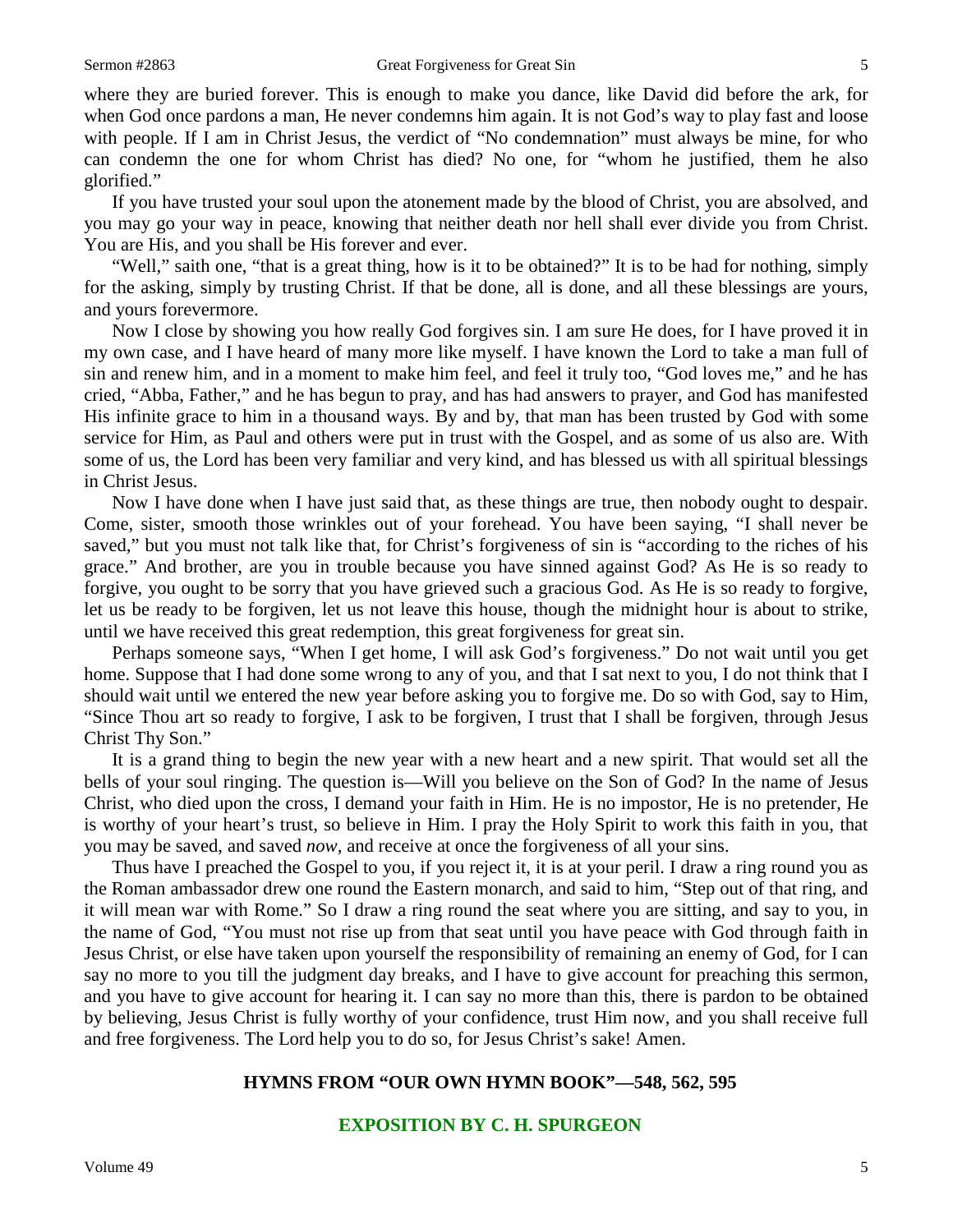#### *LUKE 15*

We have read this chapter together many times—possibly some of us have read it hundreds of times—yet whenever we read it, we always find something fresh in it. It is always bright and sparkling, full of diamonds and other precious gems of truth.

**Verses 1-3.** *Then drew near unto him all the publicans and sinners for to hear him. And the Pharisees and scribes murmured, saying, This man receiveth sinners, and eats with them. And he spake this parable unto them,—*

The deepest feelings of our Savior's heart seem to have been brought out by the two classes of persons here mentioned—His pity and compassion towards the sinful, and His righteous anger at the perpetual objections of the hypocritical Pharisees and scribes. The one class caused His heart to overflow with love, the other excited His burning indignation, yet even then, His soul was moved with pity and tenderness toward the wandering and erring.

We ought to be grateful to the Pharisees for having led our Lord to utter the three wonderful parables which we are about to read. Luke says, "He spake this parable unto them," implying that the three are really one—a picture in three panels. The whole plan of salvation is not to be found in either of the parables by itself, but in all three combined. Some points omitted in any one of them will be found in one of the others. "He spake this parable unto them, saying,"—

**3-7.** *Saying, What man of you, having an hundred sheep, if he lose one of them, doth not leave the ninety and nine in the wilderness, and go after that which is lost, until he find it? And when he hath found it, he layeth it on his shoulders, rejoicing. And when he cometh home, he calleth together his friends and neighbours, saying unto them, Rejoice with me; for I have found my sheep which was lost. I say unto you, that likewise joy shall be in heaven over one sinner that repenteth, more than over ninety and nine just persons, which need no repentance.*

The shepherd had an extraordinary joy in his flock through the wandering and recovery of that one sheep. If they had all kept in the fold, and none of them had strayed away, he would have been glad, but there would have been a sort of tameness and sameness about his constant satisfaction with them, but that wandering sheep stirred up other emotions in his heart, and when he had found it, he experienced a new joy—a higher joy than he would otherwise have known. So, though sin is a great evil, yet it has been overruled by God in such a way as to introduce a new joy into the universe.

Songs of praise, that would never else have made the angels' harps to ring, are now heard in paradise. There would never have been any repentance if there had never been any sin, and the love of the great and good Shepherd towards wandering sheep would never have been revealed if no sheep had ever wandered from the fold. I suppose it was some such feeling as this that caused Augustine somewhat rashly to exclaim, concerning the fall, "O beata culpa!"—O happy fault, which has thus made manifest the abounding mercy of God! Looked at in one aspect, all sin is an unutterable calamity, but as it has had the effect of displaying still more of the matchless mercy of God in the person of Jesus Christ, we see how God brings forth good out of evil.

The chief point of the parable is the shepherd's joy derived from the finding of the lost sheep. Our Savior needed no other reason for looking after publicans and sinners than the fact that He would get far more joy out of them than He would out of the Pharisees and scribes, even if they were what they professed to be, "just persons, which need no repentance."

This first panel of the picture specially sets forth the work of the Son of God. Why was not the Father's work put first, as the Trinity is "the Father, the Son, and the Holy Ghost"? Why is it also that in the Benediction, Paul writes, "The grace of the Lord Jesus Christ, and the love of God, and the communion of the Holy Ghost be with you all"? Why, because the love of Christ is the first thing that the sinner apprehends. Our first Christian experience is not, as a rule, a knowledge of the Holy Spirit or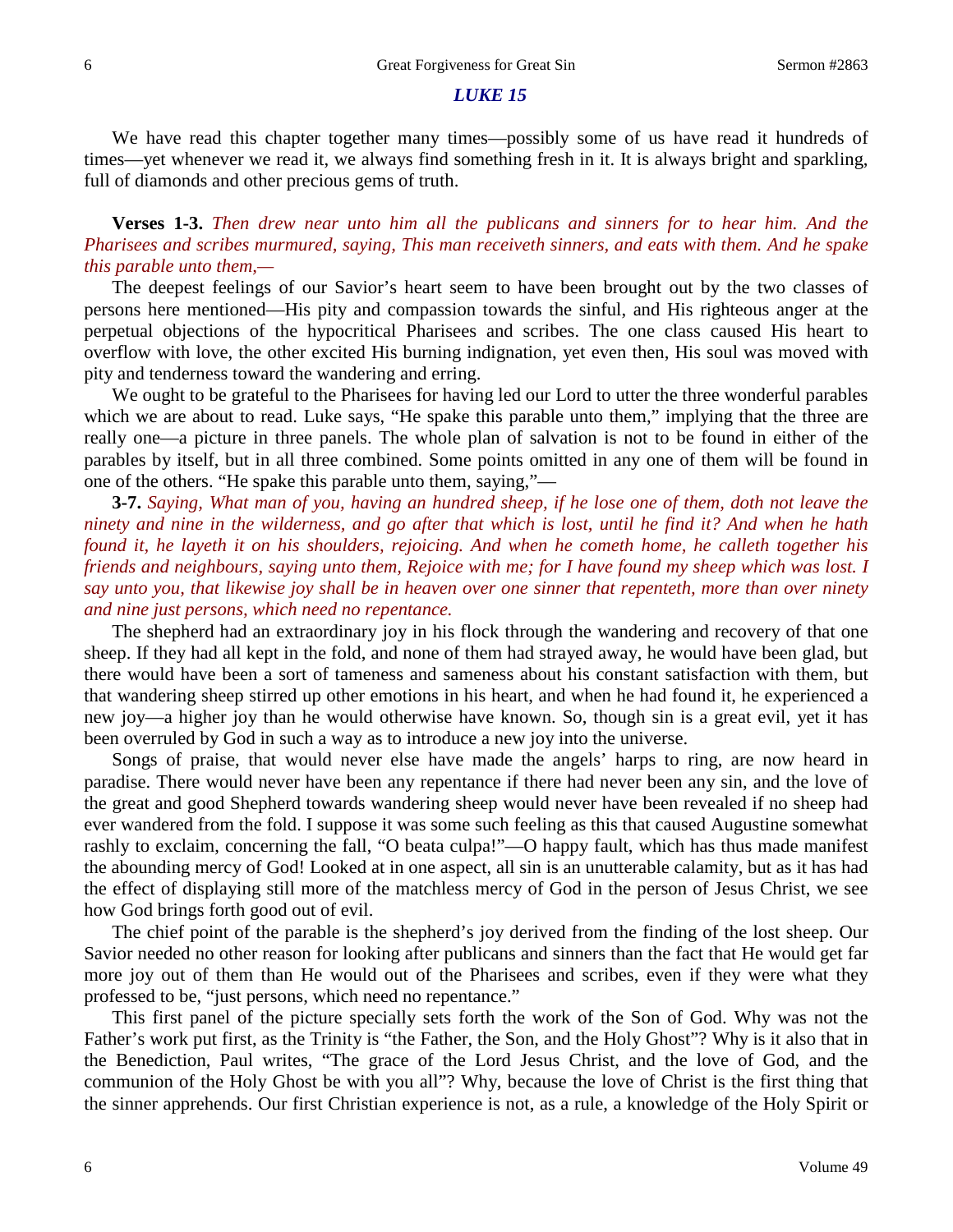the Father, but to our consciousness, it is Jesus Christ who is first revealed to us. I think it is for this reason that the work of the Son of God is here first set forth.

**8-10.** *Either what woman having ten pieces of silver, if she lose one piece, doth not light a candle, and sweep the house, and seek diligently till she find it? And when she hath found it, she calleth her friends and her neighbours together, saying, Rejoice with me; for I have found the piece which I had lost. Likewise, I say unto you, there is joy in the presence of the angels of God over one sinner that repenteth.*

As I have already said concerning the lost sheep, there was a new joy over the recovery of the lost silver. The woman always rejoiced over the pieces of silver, but that one particular piece had been the cause of new joy—the joy which is experienced whenever the sorrow of loss is outweighed by the joy of finding again that which was lost. Is this woman intended to represent the church of Christ, and is she thus set before us because the church is the great agent, under the control of the Divine Spirit, in seeking the lost, carrying the lighted candle of the Word, sweeping with the besom of earnest, faithful preaching, applying the law of the Lord to the conscience of man, and turning everything upside down until, at last, the lost piece of silver is found? If so, this second panel of the picture sets forth the work of the Holy Spirit as wrought through the church of Christ.

**11-13.** *And he said, A certain man had two sons: and the younger of them said to his father, Father, give me the portion of goods that falleth to me. And he divided unto them his living. And not many days after—*

For sin is very rapid in its development, and sinners are often in great haste to get away from God. The young man's heart was wrong already, or he would not have wanted to be his own master. He was already away in the far country so far as his heart was concerned, and it was not long before his body followed, "Not many days after"—

**13-15.** *The younger son gathered all together, and took his journey into a far country, and there wasted his substance with riotous living. And when he had spent all, there arose a mighty famine in that land; and he began to be in want. And he went and joined himself to a citizen of that country; and he sent him into his fields to feed swine.*

Probably that was the best thing he could do for him, and usually, when the world does the best it can for a sinner, it sets him feeding swine. It was the most degrading employment to which a Hebrew could be put, and in like manner, sin, before it is finished, brings forth degradation on the way to bringing forth death.

**16.** *And he would fain have filled his belly with the husks that the swine did eat: but no man gave unto him.*

"He would fain have filled his belly with the husks that the swine did eat," but he could not, for he was a man, and not one of the swine. Worldlings are happy in their own poor way, and I, for one, never grudge them their husks. One never craves the wash that is given to the pigs, we let them have their trough as full as they please, and never want so much as a taste of it, so, when sinners are full of worldly joys, we may not envy them, and we may scarcely blame them. Let the swine have their husks. Once, we too would fain have filled our belly with them, and if we did not, it was not because we would not, but because we could not.

**17.** *And when he came to himself,—*

For sin is insanity. He was out of his mind while he was acting so foolishly, "When he came to himself,"—

**17-19.** *He said, How many hired servants of my father's have bread enough and to spare, and I perish with hunger! I will arise and go to my father, and will say unto him, Father, I have sinned against heaven, and before thee, and am no more worthy to be called thy son: make me as one of thy hired servants.*

It was the knowledge that there was plenty in his father's house that led him back, and you may depend upon it that the preaching of full salvation, rich in blessing, is a strong inducement to a sinner to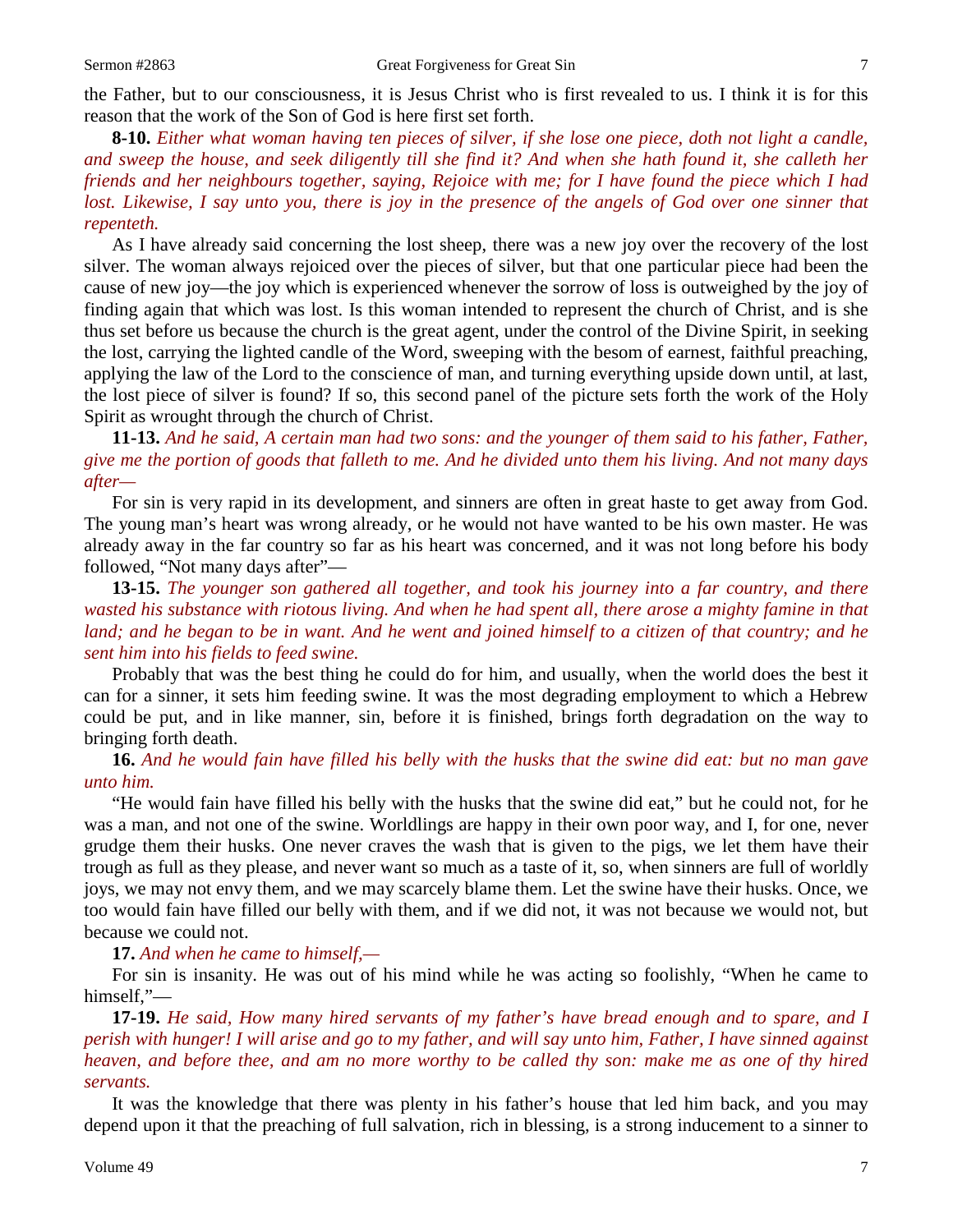cry, "I will arise and go to my Father." This prodigal son might never have gone back if his father had kept a miserly house with a scanty table, but he knew that even the servants in the kitchen had "bread enough and to spare," his father never stinted them, they had what they needed, and there was always more than they could eat, so there was no need for his son to "perish with hunger." In like manner, the extraordinary bounty of God in Christ Jesus—the richness of His free redemption—is, I doubt not, the means of bringing many a starving soul to Christ.

The prodigal said that the servants had "bread enough and to spare." There are some who seem to think that, in Christ, there is only just bread enough, but we believe that the largest possible idea of the value of His redemption may be indulged, and oftentimes, the thought that first enters the sinner's ear and heart is that there is "bread enough *and to spare,"* so why should he not have some of the spare bread, at any rate? That was the way that the prodigal argued, he felt sure that his father could feed another hired servant, so he resolved that he would ask to be engaged in that capacity, yet you know that he never asked that, his father stopped him before he could make that request.

**20.** *And he arose, and came to his father. But when he was yet a great way off, his father saw him,—* Perhaps, before he saw his father, "his father saw him,"—

**20.** *And had compassion, and ran, and fell on his neck, and kissed him.*

Matthew Henry's comment on this verse is excellent, "'His father saw him.' Here were eyes of mercy. 'And had compassion.' Here were bowels of mercy. 'And ran.' Here were feet of mercy. 'And fell on his neck.' Here were arms of mercy. 'And kissed him.' Here were lips of mercy." It was all mercy from first to last.

**21.** *And the son said unto him,—*

The father kissed his son before he had time to say anything, and divine compassion is swifter even than our prayers.

**21-22.** *Father, I have sinned against heaven, and in thy sight, and am no more worthy to be called thy son. But the father said to his servants, Bring forth the best robe, and put it on him:*

He did not let him finish his prayer with the request that he might be taken on as a hired servant, that part which was legal he stopped with a kiss on his mouth, and then he said to his servants, "Bring forth the best robe, and put it on him:"—

**22-24.** *And put a ring on his hand, and shoes on his feet: and bring hither the fatted calf, and kill it; and let us eat, and be merry: for this my son was dead, and is alive again; he was lost, and is found. And they began to be merry.*

This, again, was a new joy in that family circle. There was joy when the elder brother was born, and joy when the younger son came into the household, but this joy over his return was one that they never would have known if he had not gone away. So, there is joy to be got even out of sinners. Christ's objective was to show that, bad as the publicans and other gross sinners were, and despised as they were by the Pharisees and scribes, yet there was joy to be had out of them. By their salvation, the very heart of the great Father is rejoiced.

## **25.** *Now his elder son was in the field: and as he came and drew nigh to the house, he heard musick and dancing.*

The elder brother in our day says, "I do not believe in these revival services. I like regular, orderly proceedings, and I do not approve of these crowds of people coming to hear the Word under such undue excitement as is sure to result." That elder brother thought he knew a great many things. He did not get carried away by excitement, as other people did, he was too old for that, he was a man of very proper habits and he liked everything done in a cold orthodox style.

**26.** *And he called one of the servants, and asked what these things meant.*

"What are you all at? Have you gone out of your minds? Why are you all dancing? Who is to pay for that music? You had better have been along with me out in the fields at work. What is the meaning of all this merriment?"